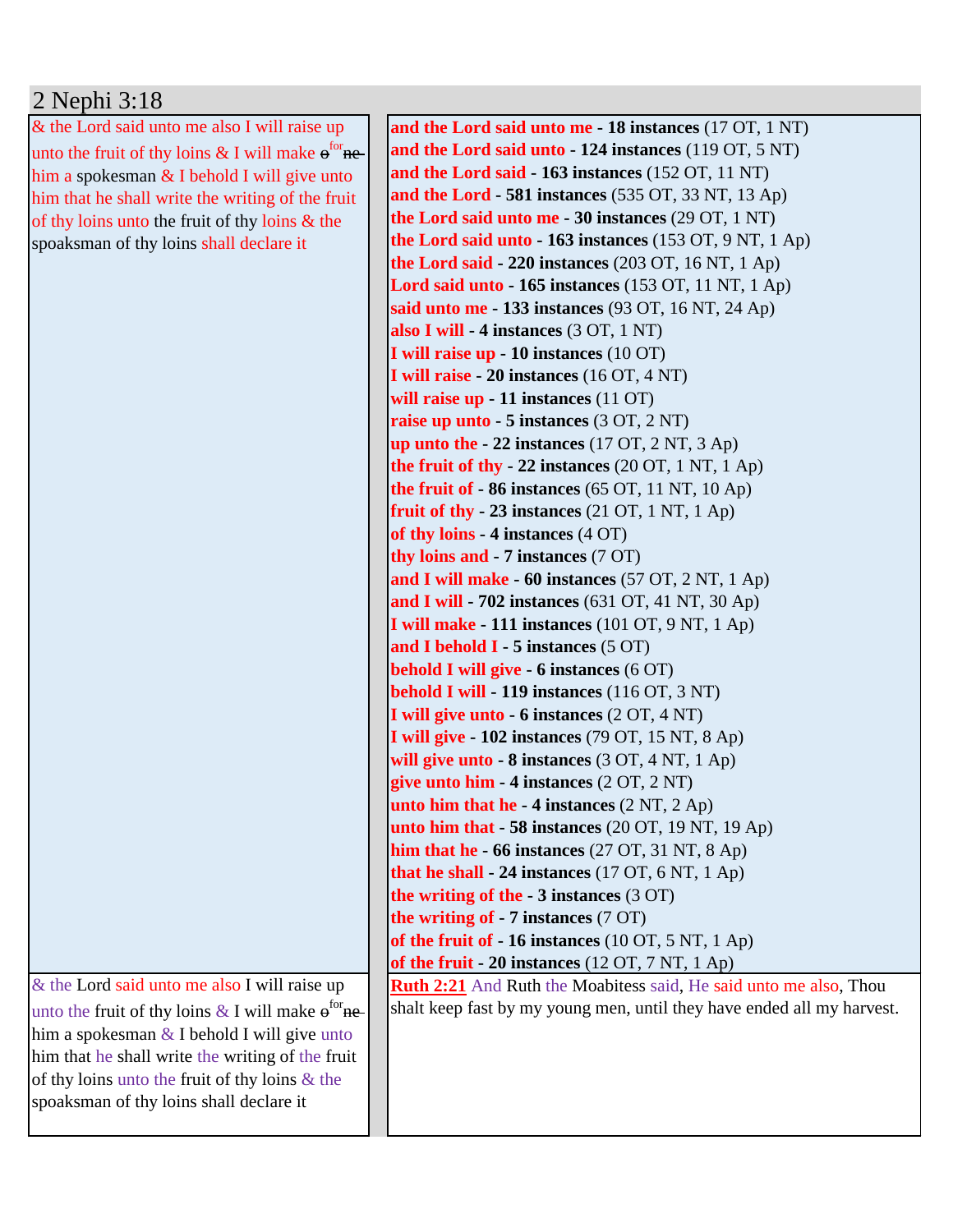| & the Lord said <b>unto me also</b> I will raise up<br>unto the fruit of thy loins & I will make $e^{for}$ ne-<br>him a spokesman & I behold I will give unto<br>him that he shall write the writing of the fruit<br>of thy loins unto the fruit of thy loins & the<br>spoaksman of thy loins shall declare it | <b>Luke 1:3</b> It seemed good to me also, having had perfect understanding<br>of all things from the very first, to write unto thee in order, most<br>excellent Theophilus,                                                                                                                                                    |
|----------------------------------------------------------------------------------------------------------------------------------------------------------------------------------------------------------------------------------------------------------------------------------------------------------------|---------------------------------------------------------------------------------------------------------------------------------------------------------------------------------------------------------------------------------------------------------------------------------------------------------------------------------|
| & the Lord said unto me also I will raise up<br>unto the fruit of thy loins & I will make $e^{for}$ ne-<br>him a spokesman $&$ I behold I will give unto<br>him that he shall write the writing of the fruit<br>of thy loins unto the fruit of thy loins $\&$ the<br>spoaksman of thy loins shall declare it   | Jeremiah 30:9 But they shall serve the LORD their God, and David<br>their king, whom I will raise up unto them.                                                                                                                                                                                                                 |
| & the Lord said unto me also I will raise up<br>unto the fruit of thy loins & I will make $e^{for}$ ne-<br>him a spokesman & I behold I will give unto<br>him that he shall write the writing of the fruit<br>of thy loins unto the fruit of thy loins $\&$ the<br>spoaksman of thy loins shall declare it     | <b>Deuteronomy 18:15</b> The LORD thy God will raise up unto thee a<br>Prophet from the midst of thee, of thy brethren, like unto me; unto him<br>ye shall hearken;                                                                                                                                                             |
| & the Lord said unto me also I will raise up<br>unto the fruit of thy loins & I will make $e^{for}$ ne<br>him a spokesman & I behold I will give unto<br>him that he shall write the writing of the fruit<br>of thy loins unto the fruit of thy loins & the<br>spoaksman of thy loins shall declare it         | Zephaniah 3:8 Therefore wait ye upon me, saith the LORD, until the<br>day that I rise up to the prey: for my determination is to gather the<br>nations, that I may assemble the kingdoms, to pour upon them mine<br>indignation, even all my fierce anger: for all the earth shall be devoured<br>with the fire of my jealousy. |
| & the Lord said unto me also I will raise up<br>unto the fruit of thy loins & I will make $e^{for}$ ne<br>him a spokesman $&$ I behold I will give unto<br>him that he shall write the writing of the fruit<br>of thy loins unto the fruit of thy loins $\&$ the<br>spoaksman of thy loins shall declare it    | Jeremiah 49:14 I have heard a rumour from the LORD, and an<br>ambassador is sent unto the heathen, saying, Gather ye together, and<br>come against her, and rise up to the battle.                                                                                                                                              |
| & the Lord said unto me also I will raise up<br>unto the fruit of thy loins $&$ I will make $e^{for}$ ne<br>him a spokesman & I behold I will give unto<br>him that he shall write the writing of the fruit<br>of thy loins unto the fruit of thy loins $\&$ the<br>spoaksman of thy loins shall declare it    | <b>Jeremiah 21:14</b> But I will punish you according to the fruit of your<br>doings, saith the LORD: and I will kindle a fire in the forest thereof, and<br>it shall devour all things round about it.                                                                                                                         |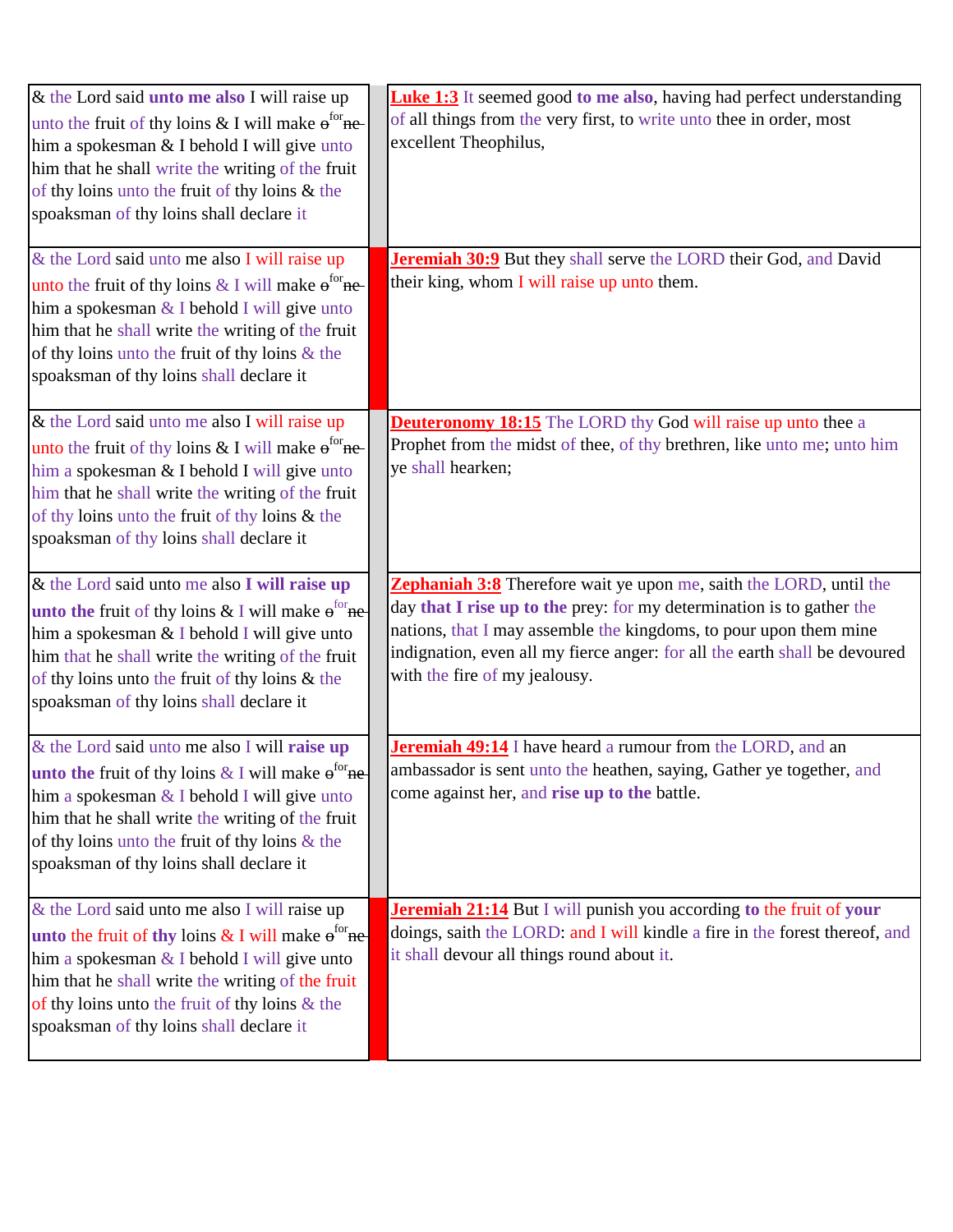| & the Lord said unto me also I will raise up<br>unto the fruit of thy loins & I will make $e^{tor}$ ne-<br>him a spokesman & I behold I will give unto<br>him that he shall write the writing of the fruit<br>of thy loins unto the fruit of thy loins & the<br>spoaksman of thy loins shall declare it<br>& the Lord said unto me also I will raise up<br>unto the fruit of thy loins $&$ I will make $e^{tor}$ ne-<br>him a spokesman $&$ I behold I will give unto | <b>Ezekiel 21:6</b> Sigh therefore, thou son of man, with the breaking of thy<br>loins; and with bitterness sigh before their eyes.<br><b>Exodus 14:17</b> And I, behold, I will harden the hearts of the Egyptians,<br>and they shall follow them: and I will get me honour upon Pharaoh, and<br>upon all his host, upon his chariots, and upon his horsemen. |
|-----------------------------------------------------------------------------------------------------------------------------------------------------------------------------------------------------------------------------------------------------------------------------------------------------------------------------------------------------------------------------------------------------------------------------------------------------------------------|----------------------------------------------------------------------------------------------------------------------------------------------------------------------------------------------------------------------------------------------------------------------------------------------------------------------------------------------------------------|
| him that he shall write the writing of the fruit<br>of thy loins unto the fruit of thy loins $\&$ the<br>spoaksman of thy loins shall declare it                                                                                                                                                                                                                                                                                                                      |                                                                                                                                                                                                                                                                                                                                                                |
| & the Lord said unto me also I will raise up<br>unto the fruit of thy loins & I will make $e^{tor}$ ne-<br>him a spokesman & I behold I will give unto<br>him that he shall write the writing of the fruit<br>of thy loins unto the fruit of thy loins $\&$ the<br>spoaksman of thy loins shall declare it                                                                                                                                                            | <b>Ezekiel 17:17</b> Neither shall Pharaoh with his mighty army and great<br>company make for him in the war, by casting up mounts, and building<br>forts, to cut off many persons:                                                                                                                                                                            |
| & the Lord said unto me also I will raise up<br>unto the fruit of thy loins & I will make $e^{for}$ ne-<br>him a spokesman $&$ I behold I will give unto<br>him that he shall write the writing of the fruit<br>of thy loins unto the fruit of thy loins $\&$ the<br>spoaksman of thy loins shall declare it                                                                                                                                                          | <b>Nehemiah 13:5</b> And he had prepared for him a great chamber, where<br>aforetime they laid the meat offerings, the frankincense, and the vessels,<br>and the tithes of the corn, the new wine, and the oil, which was<br>commanded to be given to the Levites, and the singers, and the porters;<br>and the offerings of the priests.                      |
| & the Lord said unto me also I will raise up<br>unto the fruit of thy loins $\&$ I will make $e^{for}$ ne-<br>him a spokesman $&$ I behold I will give unto<br>him that he shall write the writing of the fruit<br>of thy loins unto the fruit of thy loins $\&$ the<br>spoaksman of thy loins shall declare it                                                                                                                                                       | 2 Chronicles 2:10 And, behold, I will give to thy servants, the hewers<br>that cut timber, twenty thousand measures of beaten wheat, and twenty<br>thousand measures of barley, and twenty thousand baths of wine, and<br>twenty thousand baths of oil.                                                                                                        |
| & the Lord said unto me also I will raise up<br>unto the fruit of thy loins & I will make $e^{for}$ ne-<br>him a spokesman & I behold I will give unto<br>him that he shall write the writing of the fruit<br>of thy loins unto the fruit of thy loins $\&$ the<br>spoaksman of thy loins shall declare it                                                                                                                                                            | Revelation 21:6 And he said unto me, It is done. I am Alpha and<br>Omega, the beginning and the end. I will give unto him that is athirst of<br>the fountain of the water of life freely.                                                                                                                                                                      |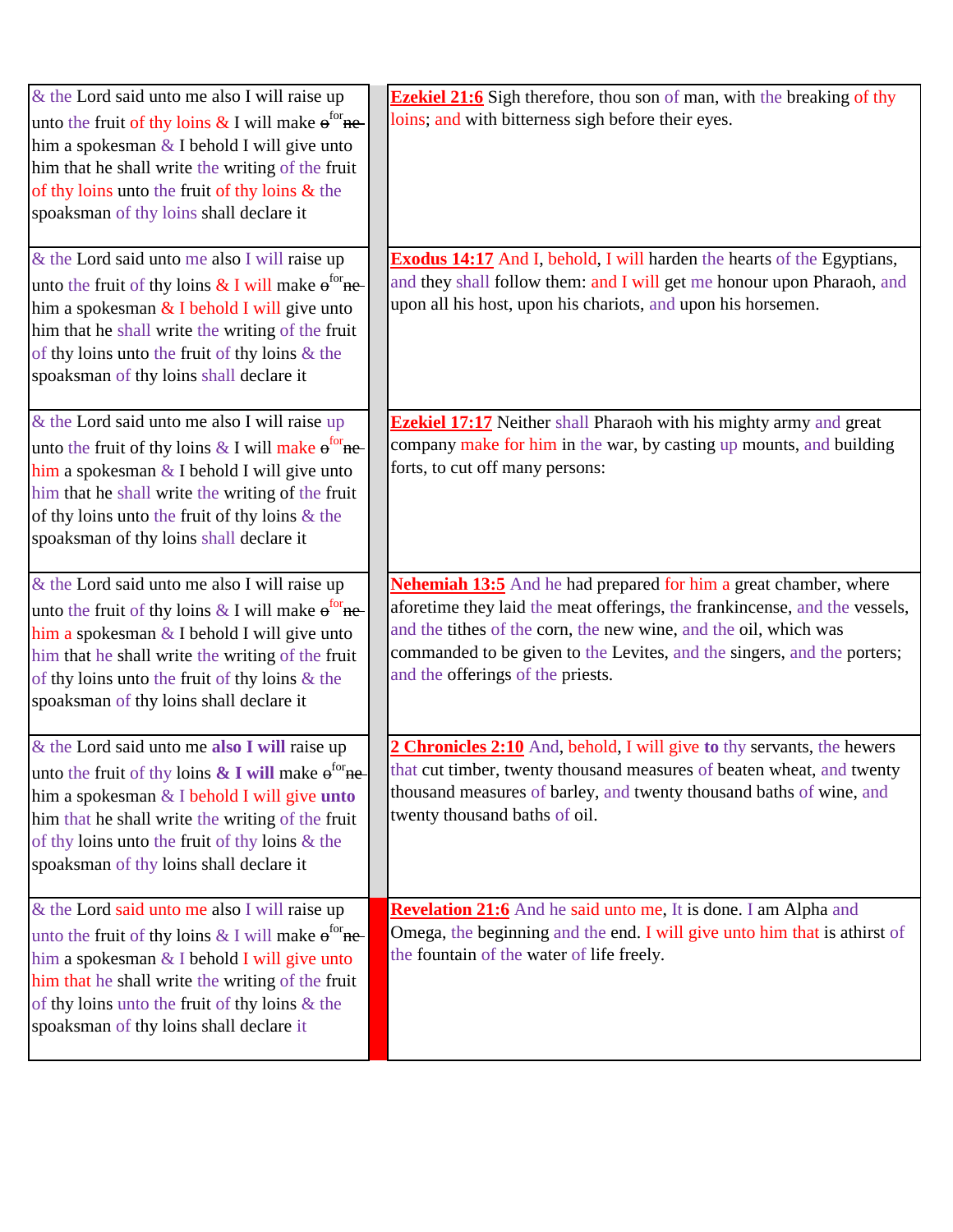| $\&$ the Lord said unto me also I will raise up         | Mark 10:13 And they brought young children to him, that he should            |
|---------------------------------------------------------|------------------------------------------------------------------------------|
| unto the fruit of thy loins & I will make $e^{for}$ ne  | touch them: and his disciples rebuked those that brought them.               |
| him a spokesman $&$ I behold I will give <b>unto</b>    |                                                                              |
| him that he shall write the writing of the fruit        |                                                                              |
| of thy loins unto the fruit of thy loins $\&$ the       |                                                                              |
| spoaksman of thy loins shall declare it                 |                                                                              |
| & the Lord said unto me also I will raise up            | <b>John 13:24</b> Simon Peter therefore beckoned to him, that he should ask  |
| unto the fruit of thy loins & I will make $e^{for}$ ne- | who it should be of whom he spake.                                           |
| him a spokesman & I behold I will give <i>unto</i>      |                                                                              |
| him that he shall write the writing of the fruit        |                                                                              |
| of thy loins unto the fruit of thy loins & the          |                                                                              |
| spoaksman of thy loins shall declare it                 |                                                                              |
| & the Lord said unto me also I will raise up            | <b>Deuteronomy 17:18</b> And it shall be, when he sitteth upon the throne of |
| unto the fruit of thy loins & I will make $e^{for}$ ne- | his kingdom, that he shall write him a copy of this law in a book out of     |
| him a spokesman $&$ I behold I will give unto           | that which is before the priests the Levites:                                |
| him that he shall write the writing of the fruit        |                                                                              |
| of thy loins unto the fruit of thy loins $\&$ the       |                                                                              |
| spoaksman of thy loins shall declare it                 |                                                                              |
| & the Lord said unto me also I will raise up            | Psalm 132:11 The LORD hath sworn in truth unto David; he will not            |
| unto the fruit of thy loins & I will make $e^{for}$ ne- | turn from it; Of the fruit of thy body will I set upon thy throne.           |
| him a spokesman & I behold I will give unto             |                                                                              |
| him that he shall write the writing of the fruit        |                                                                              |
| of thy loins unto the fruit of thy loins & the          |                                                                              |
| spoaksman of thy loins shall declare it                 |                                                                              |
| & the Lord said unto me also I will raise up            | <b>Ecclesiasticus 47:19</b> Thou didst bow thy loins unto women, and by thy  |
| unto the fruit of thy loins & I will make $e^{for}$ ne  | body thou wast brought into subjection.                                      |
| him a spokesman $&$ I behold I will give unto           |                                                                              |
| him that he shall write the writing of the fruit        |                                                                              |
| of thy loins unto the fruit of thy loins & the          |                                                                              |
| spoaksman of thy loins shall declare it                 |                                                                              |
| & the Lord said unto me also I will raise up            | <b>Nahum 2:10</b> She is empty, and void, and waste: and the heart melteth,  |
| unto the fruit of thy loins & I will make $e^{for}$ ne- | and the knees smite together, and much pain is in all loins, and the faces   |
| him a spokesman $&$ I behold I will give unto           | of them all gather blackness.                                                |
| him that he shall write the writing of the fruit        |                                                                              |
| of thy loins unto the fruit of thy loins $\&$ the       |                                                                              |
| spoaksman of thy loins shall declare it                 |                                                                              |
|                                                         |                                                                              |